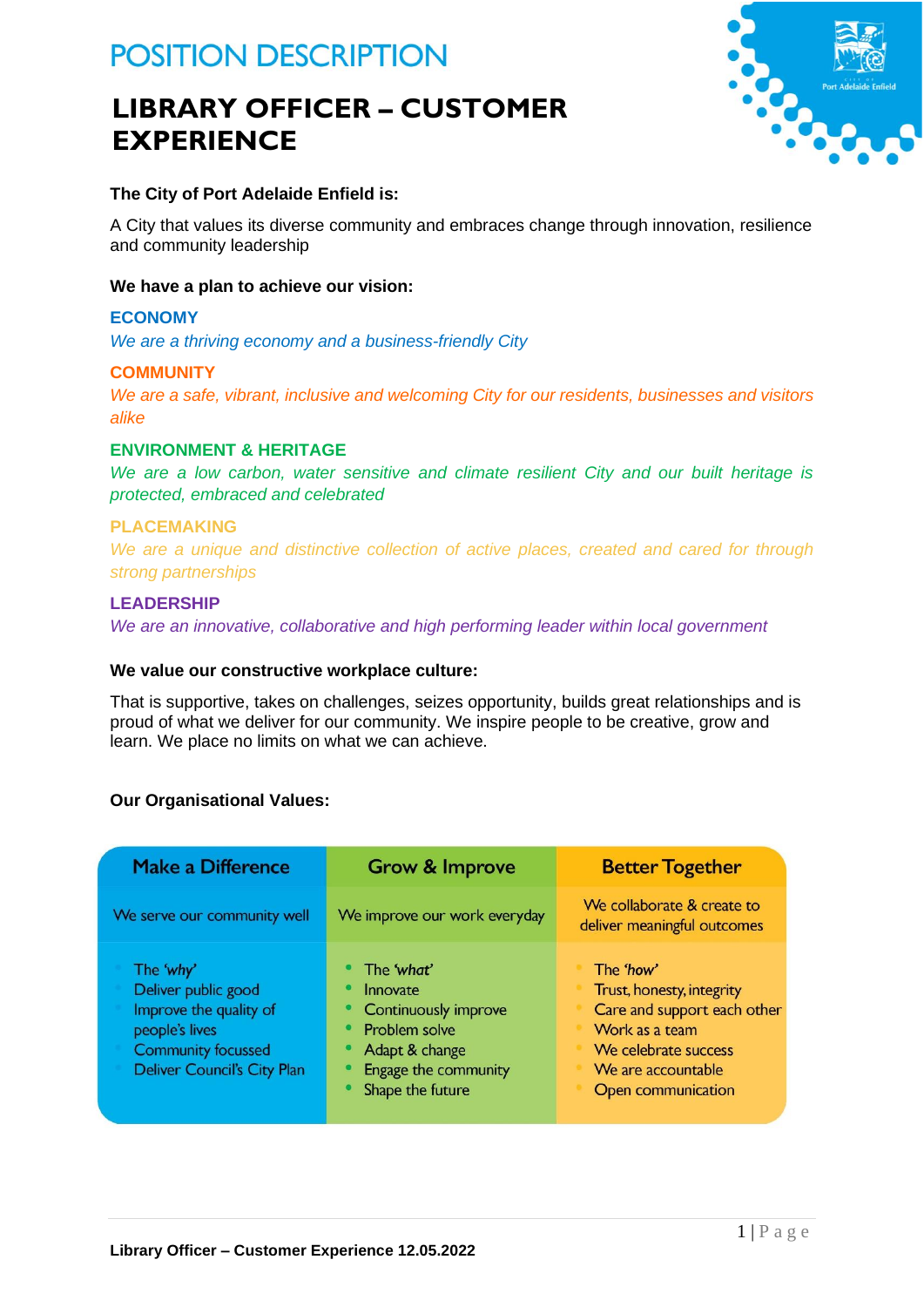# **POSITION DESCRIPTION**





| <b>Position Title</b>            | <b>Library Officer Customer Experience</b>                       |                             |                 |           |
|----------------------------------|------------------------------------------------------------------|-----------------------------|-----------------|-----------|
| <b>Department &amp; Section</b>  | <b>Community Development, Community Learning &amp; Libraries</b> |                             |                 |           |
| Team                             | <b>Customer Experience</b>                                       |                             |                 |           |
| <b>Reporting to</b>              | <b>Customer Experience Coordinator</b>                           |                             |                 |           |
| <b>Positions Reporting to it</b> | <b>None</b>                                                      |                             |                 |           |
| <b>Classification and Stream</b> | <b>MOAL2</b>                                                     |                             |                 |           |
| <b>Position Number</b>           | 5600                                                             | <b>Prescribed Position:</b> | YES $\boxtimes$ | <b>NO</b> |

# **How does this position contribute to our community?**

• You will help make the City of Port Adelaide Enfield a City where people love to be. A City of opportunity and a City that supports community wellbeing by providing welcoming and flexible services, resources and programs to library customers.

### **What does the position do?**

- Deliver exceptional customer experiences to library users across the City of PAE.
- Facilitate access to information, resources, programs and lifelong learning opportunities which support positive wellbeing and healthy communities.
- Support the day to day operations of the Library service.

### **What outcomes does the position deliver?**

- Deliver exceptional customer service that is welcoming, responsive and inclusive
- Proactively assist customers with information enquiries and enable use of library resources, equipment, programs and Council services
- Actively promote the Library Service to increase community awareness and understanding of library services, resources and facilities
- Deliver one on one and group training sessions to Library customers of all ages and abilities
- Support and participate in City of PAE Libraries Outreach activity, including Home Library Service delivery
- Assist, support and facilitate the delivery of library programs and activities
- Under the guidance of Branch Leadership, maintain collections in accordance with Collection Development Standards and Guidelines.
- Deliver readers' advisory and technology troubleshooting for customers
- Oversee the activities of agency staff, volunteers and work experience students
- Support housekeeping and facility management to ensure the Libraries are presented to the highest level of professional presentation
- Support customers of community spaces at the Libraries, including room preparation, technology support and room bookings
- Will be required to work out of hours, evenings and weekends to support the operational requirements of the library. This position works across all of the City of PAE Libraries.
- Ensure compliance with the Code of Conduct, Council policies, procedures and guidelines
- Responsible for the creation and capture of Corporate Records relating to this position
- Appropriate information management practices are implemented
- A child safe environment is maintained and promoted